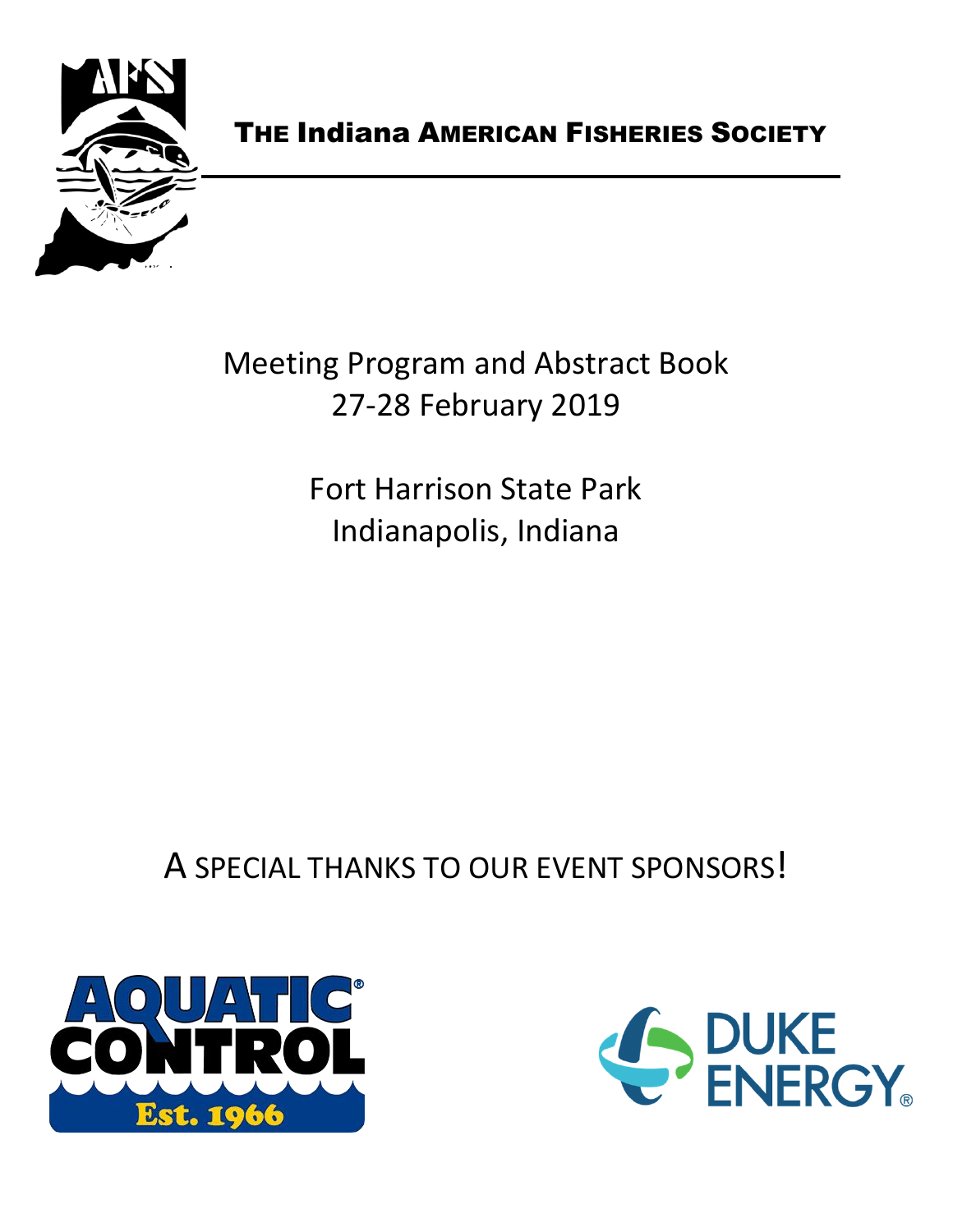# **Indiana Chapter of the American Fisheries Society**

On March 13, 1970, a group of 31 fisheries and aquatic professionals met to establish the Indiana Chapter of the American Fisheries Society. Since its inception, IAFS has continued to support the conservation of fisheries and aquatic ecosystems in Indiana by promoting professional excellence in fisheries science, management, and education.

## <http://www.indianaafs.org/>

- President: Drew Holloway
- President-Elect: Dan Arndt
- Vice President: Rob Ackerson
- Secretary / treasurer: Brianna Ciara
- Past President: Ben Miller

# **General Meeting Information**

#### **Registration**

Welcome! The registration desk is located in the lobby of the Roosevelt Room (5830 N. Post Road Indianapolis, IN 46216). You can register on Wednesday the  $27<sup>th</sup>$  starting at 8:00am.

### **Meeting Accommodations**

A block of rooms was reserved at Fort Harrison State Park Inn (5830 N. Post Road Indianapolis, IN 46216).

### **Information for Presenters**

- Microsoft PowerPoint Presentations: Presentations need to be uploaded prior to your scheduled presentation session. Presentations can be loaded at the registration desk.
- Posters: Authors are encouraged to stand near their posters during the 7:00-9:00pm poster session on Wednesday evening. Judges for the best student poster award will view posters during this time.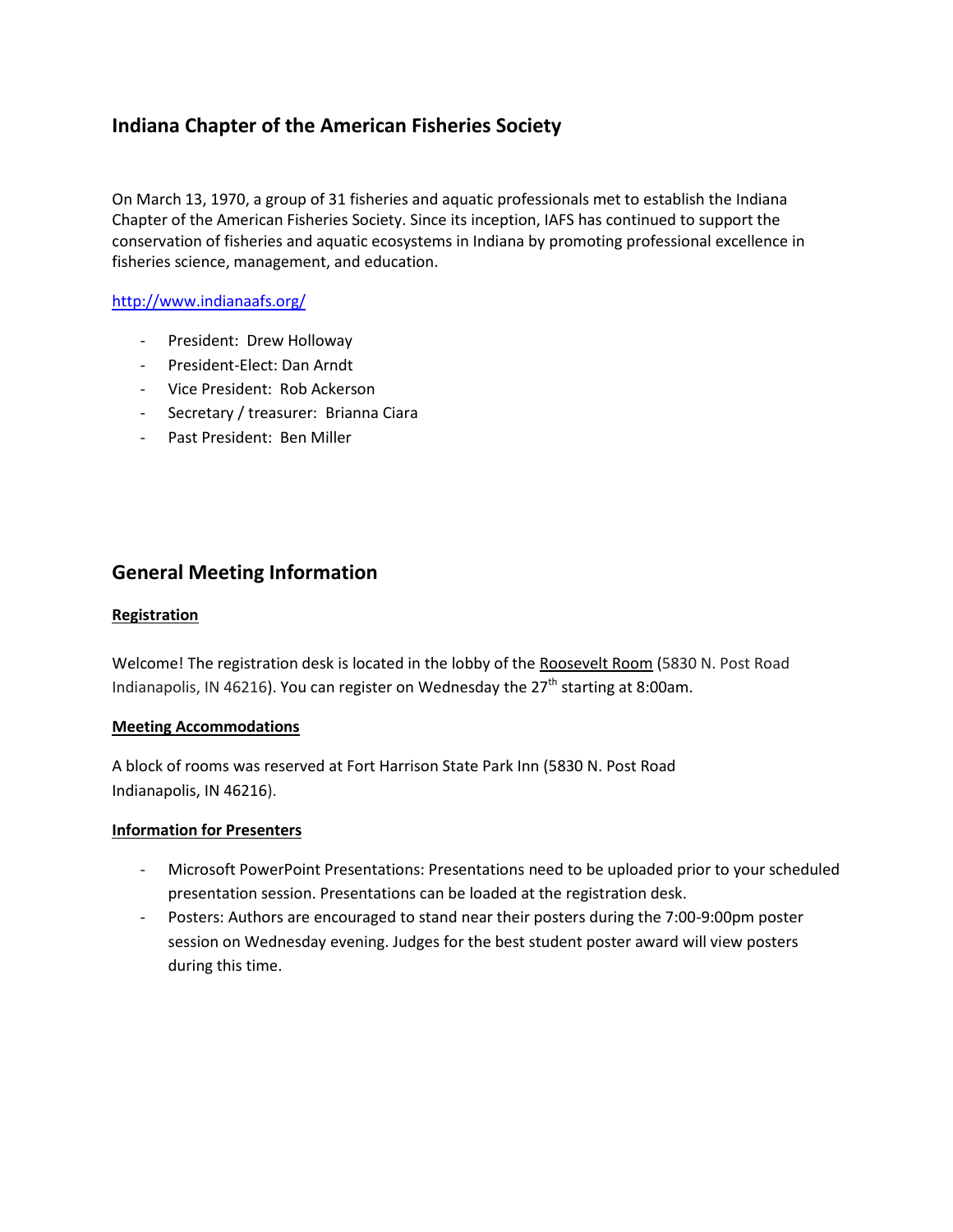| <b>Schedule at a Glance</b> |                                              |                      |  |
|-----------------------------|----------------------------------------------|----------------------|--|
| Wednesday                   |                                              | <b>February 27th</b> |  |
| 8:00 - 9:00a.m.             | Registration at Ft. Harrison                 |                      |  |
| 9:00 - 1000a.m.             | <b>Welcome Comments - State of Fisheries</b> |                      |  |
| 10:00 - 10:20a.m.           | <b>Break</b>                                 |                      |  |
| 10:20 - 11:40a.m.           | Technical Presentations (4)                  |                      |  |
| 11:40 - 11:50a.m.           | <b>Break</b>                                 |                      |  |
| 11:50 - 12:50p.m.           | Technical Presentation (3)                   |                      |  |
| $1:00 - 2:00p.m.$           | Lunch Hotel Check-in                         |                      |  |
| $2:00 - 3:00p.m.$           | <b>Business Meeting</b>                      |                      |  |
| $3:00 - 4:00p.m.$           | Hotel Check-in and Fish Debate Prep          |                      |  |
| 4:00 - 5:00p.m.             | The Great State Fish Debate                  |                      |  |
| 5:00 - 6:00p.m.             | <b>Happy Hour</b>                            |                      |  |
| 6:00 - 7:00p.m.             | Dinner                                       |                      |  |
| 7:00 - 9:00p.m.             | Poster Social                                |                      |  |
|                             |                                              |                      |  |
| Thursday                    |                                              | <b>February 28th</b> |  |
| 9:00 - 12:00pm              | <b>Communication Workshop</b>                |                      |  |
| 12:00p.m.                   | Adjourn                                      |                      |  |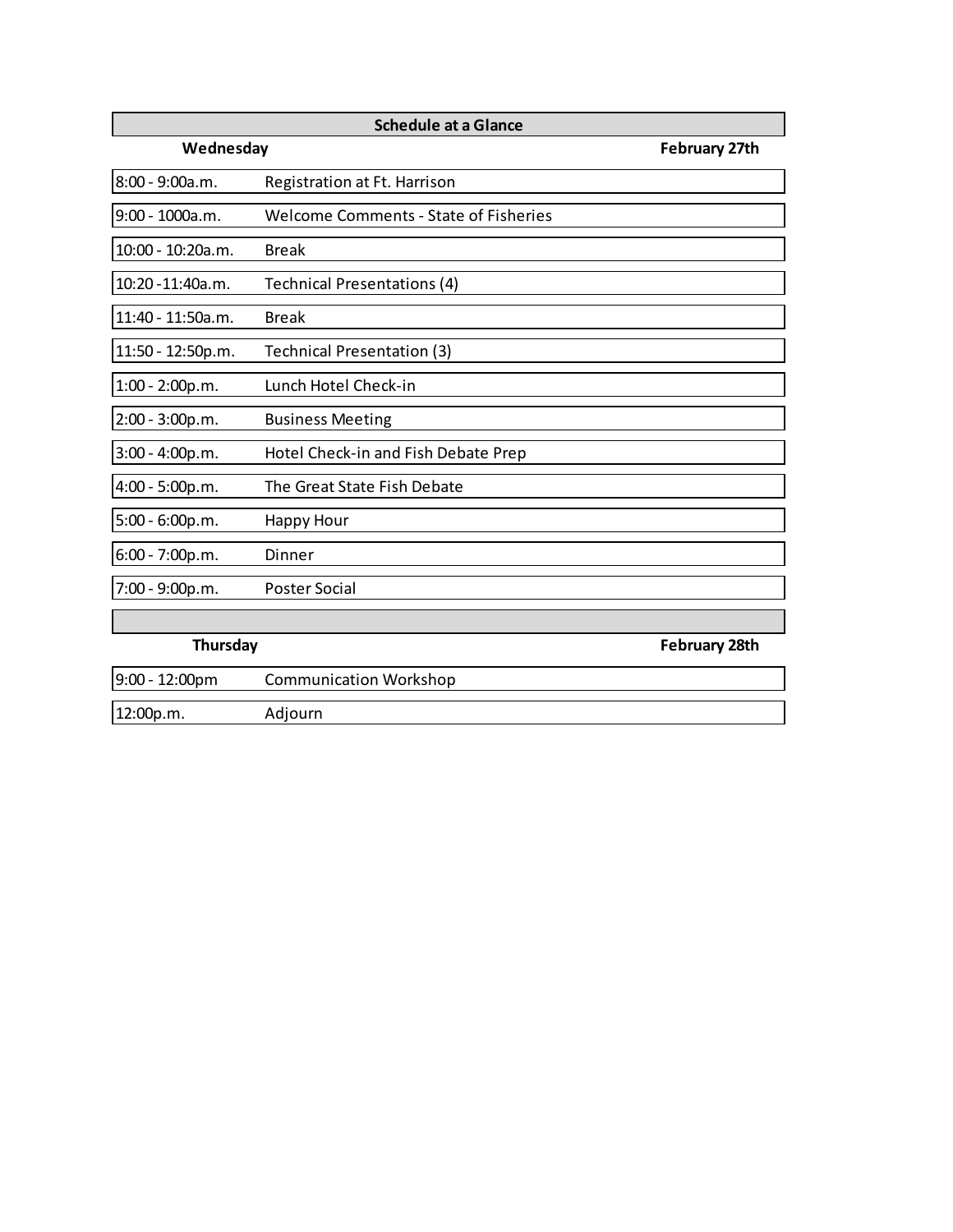# **State of Fisheries**

## **(9:00a.m. to 10:00a.m.)**

To kick off the 2019 IAFS Spring Meeting we decided to do a "State of Fisheries" roundtable style discussion. Our hope is that these brief yearly previews will spark some conversations and collaborations for our students and professionals. Below you will find our presenters and their affiliations.

Clint Kowalik – IDNR Go FishIN

Brant Fisher – IDNR Non-game Aquatic Biologist

Craig Jansen – IDNR Big Rivers Biologist

Kayla Werbianskyj – IDEM Targeted Monitoring

Kevin Gaston – IDEM Probabilistic Monitoring

Ali Meils – IDEM Contaminants Monitoring Program

Tomas Höök- Purdue University FNR Fisheries Lab

Paul Venturelli – Ball State University Fisheries Labs

Dan Arndt – Duke Energy

Wes Goldsmith – Aquatic Control

Drew Holloway – Muncie Sanitary District Bureau of Water Quality Biological Monitoring

Daragh Deegan – City of Elkhart Public Works Aquatic Biology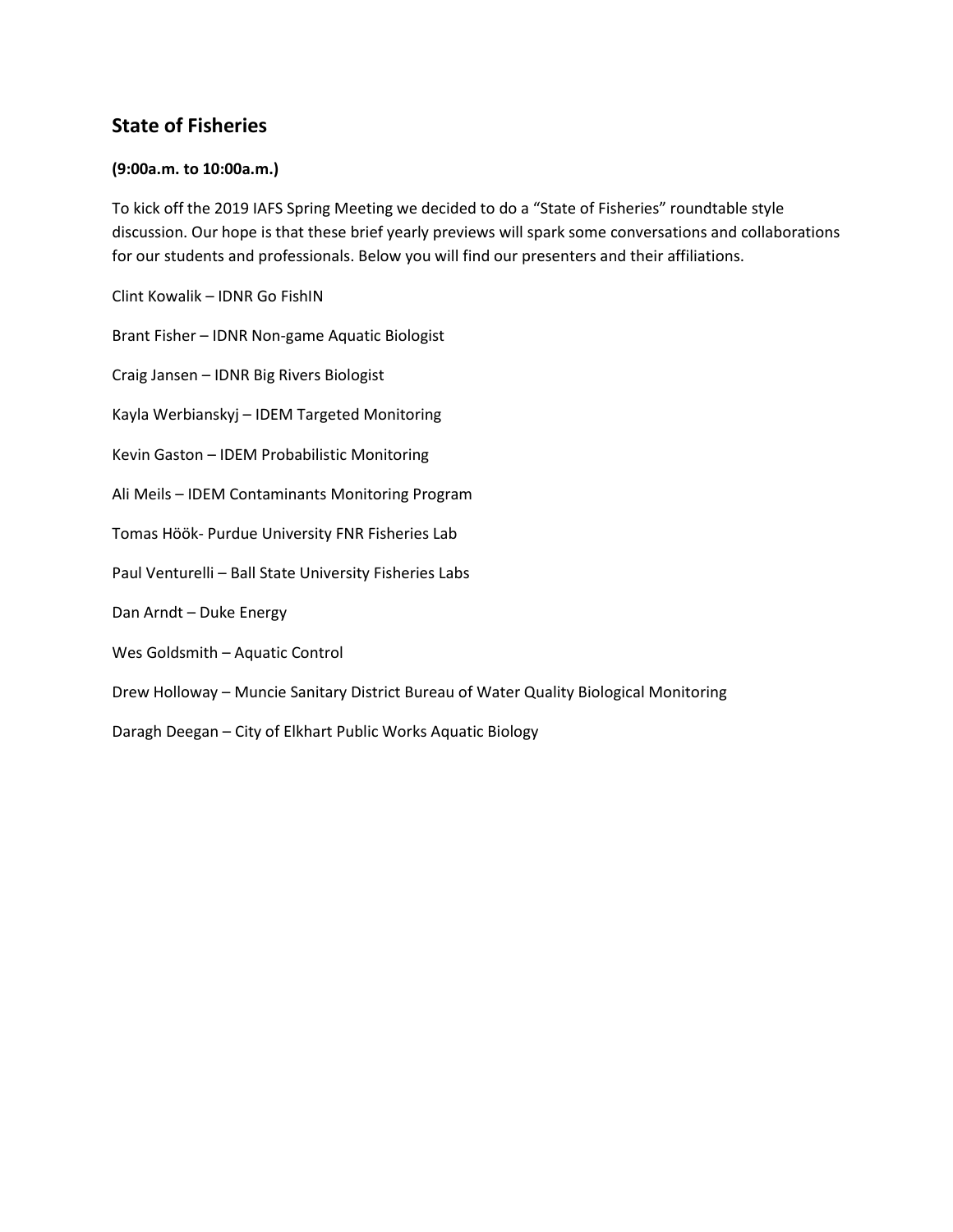# **The Great State Fish Debate**

## (5:00pm to 6:00pm)

Join us for the first Indiana State Fish Debate! Did you know that Indiana does not have an official state fish? What should it be? Well, during this hour long debate we will see three species representatives explain why they think their fish should represent the Hoosier state.

Mid-January a poll was sent out to our IAFS members asking them to choose from a list or submit their pick for Indiana's state fish. After the votes were tallied, the top three fish have been listed below and will be featured in out debate.

Flathead Catfish

Smallmouth Bass

Tippecanoe Darter

Prior to this debate the questions were sent to each representative group so they could prepare for this historic event. We hope you are looking forward to this informative and engaging debate!

## **Communications Workshop**

## **Krista Hoffmann-Longtin, PhD. & Jason Organ, PhD.**

(Thursday – 9:00a.m. to 12p.m.)

### **Communicating Science to the Public and Beyond**

Scientists today must connect to and tailor their communication for a variety of audiences. Whether speaking to a policy maker, program participant, or funder, they must speak clearly and vividly about their work and why it matters, in terms non-scientists can understand. This workshop will borrow techniques from improvisational theater and communication studies to help participants speak more spontaneously, responsively, and directly. The training is not about acting, but about helping scientists and physicians to connect with and engage their audiences. Participants will practice finding common ground with an audience, speaking at different levels of complexity for different audiences, and answering questions about their work in a variety of contexts.

By the end of this session, participants will be able to:

- 1) Explain the role of empathy and relationship-building in communicating about science
- 2) Adjust the length, complexity, and language of a scientific message for a variety of audiences
- 3) Use storytelling strategies to make scientific messages vivid, compelling, and understandable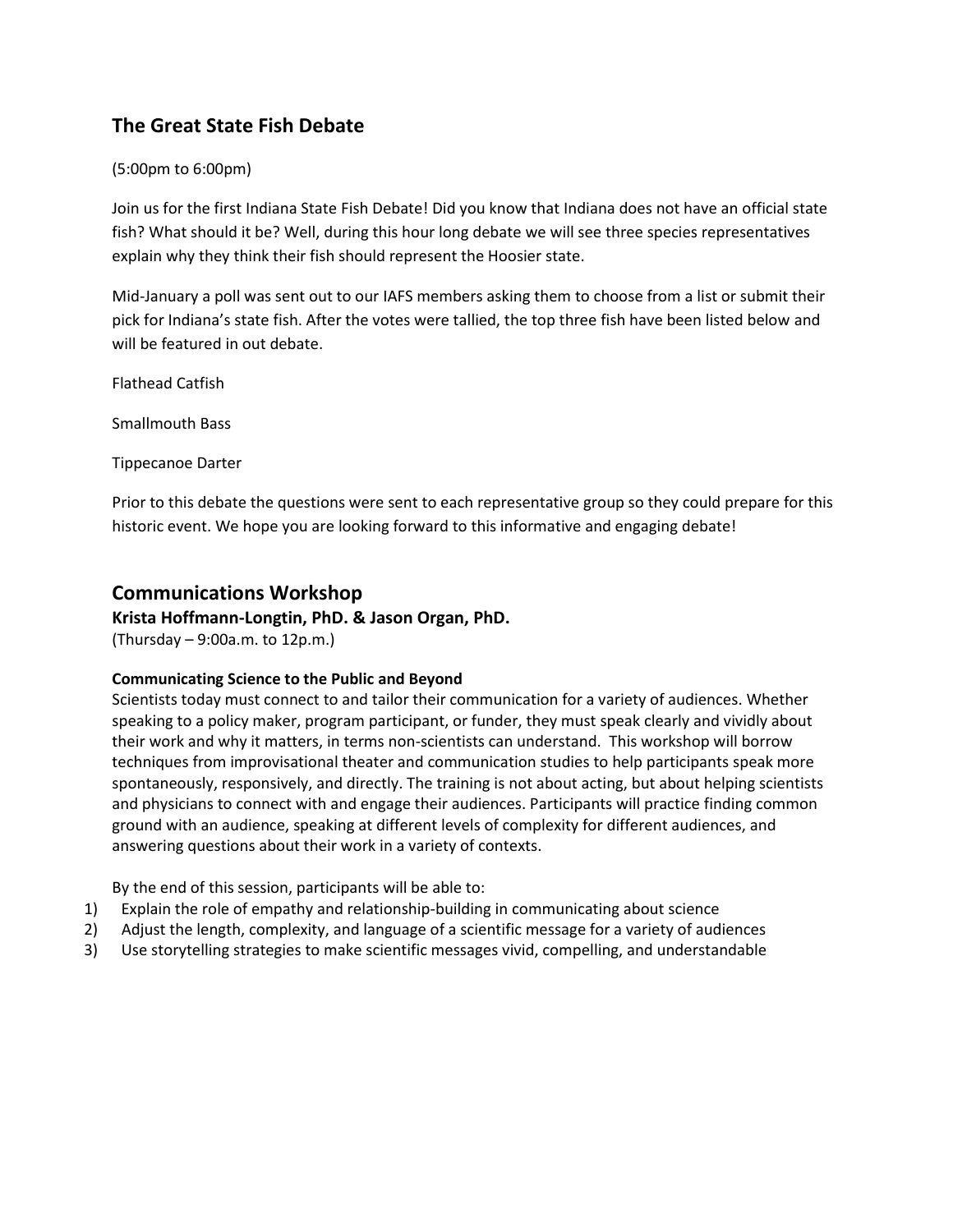# **Podium Presentations**

| <b>Schedule at a Glance</b>                                                    |                                                                         |  |  |
|--------------------------------------------------------------------------------|-------------------------------------------------------------------------|--|--|
| Wednesday                                                                      | <b>February 27th</b>                                                    |  |  |
| 10:20 - 10:40a.m.                                                              | Craig Jansen - IDNR                                                     |  |  |
| Long-term Shovelnose Sturgeon recapture and population data: Implications for  |                                                                         |  |  |
| management actions                                                             |                                                                         |  |  |
| 10:40 - 11:00a.m.                                                              | Alex Gatch - Purdue University                                          |  |  |
| Caution Degraded Reef: Custodial Maintenance of Lake Huron's Natural and       |                                                                         |  |  |
| <b>Constructed Reefs</b>                                                       |                                                                         |  |  |
| 11:00 - 11:20a.m.                                                              | Drew Holloway - MSD: Bureau of Water Quality                            |  |  |
| Evaluating the fish communities of riffles/runs with three different substrate |                                                                         |  |  |
| types in preparation for changes post lowhead dam removal                      |                                                                         |  |  |
| 11:20 - 11:40a.m.                                                              | Taylor Senegal - Purdue University                                      |  |  |
| Differential movement patterns of Yellow Perch Perca flavescens between        |                                                                         |  |  |
| eastern Lake Michigan and drowned river mouth lakes                            |                                                                         |  |  |
| 11:40 - 11:50a.m.                                                              | <b>Break</b>                                                            |  |  |
| 11:50 - 12:10p.m.                                                              | Paul Venturelli - Ball State University                                 |  |  |
| Angler apps as a source of fisheries data: revolution or fool's errand?        |                                                                         |  |  |
| 12:10 - 12: 30p.m.                                                             | Patricia Nease - Purdue University                                      |  |  |
|                                                                                | Nearshore aquatic vegetation and the impacts on fish abundance and size |  |  |
| structure in Indiana glacial lakes                                             |                                                                         |  |  |
| 12:30 - 12:50p.m.                                                              | Jessica 'Jit' Weir - Ball State University                              |  |  |
|                                                                                | Utilizing angler apps and user movement to model a network of aquatic   |  |  |
| connectivity                                                                   |                                                                         |  |  |

# **Poster Presentations**

| <b>Tyler Ham - IDNR</b>                                                       |  |  |
|-------------------------------------------------------------------------------|--|--|
| Managing a Fishery on Multiple Fronts: A Case Study of Hardy Lake (Scott &    |  |  |
| Jefferson Co.)                                                                |  |  |
| Jessica 'Jit' Weir - Ball State University                                    |  |  |
| Evaluation of the Shovelnose sturgeon commercial caviar fishery in the Wabash |  |  |
| River                                                                         |  |  |
| Kaleb Eden - Ball State University                                            |  |  |
| West Fork White River Rock Bass Population Dynamics                           |  |  |
| Scott Koenigbauer - Purdue University                                         |  |  |
| Comparing cisco maternal effects among three Great Lakes                      |  |  |
| Mark Pyron - Ball State University                                            |  |  |
| Does the River Continuum Concept or the Riverine Ecosystem Synthesis Better   |  |  |
| Explain Fish Assemblage Variation in Rivers of the Western US and Mongolia?   |  |  |
|                                                                               |  |  |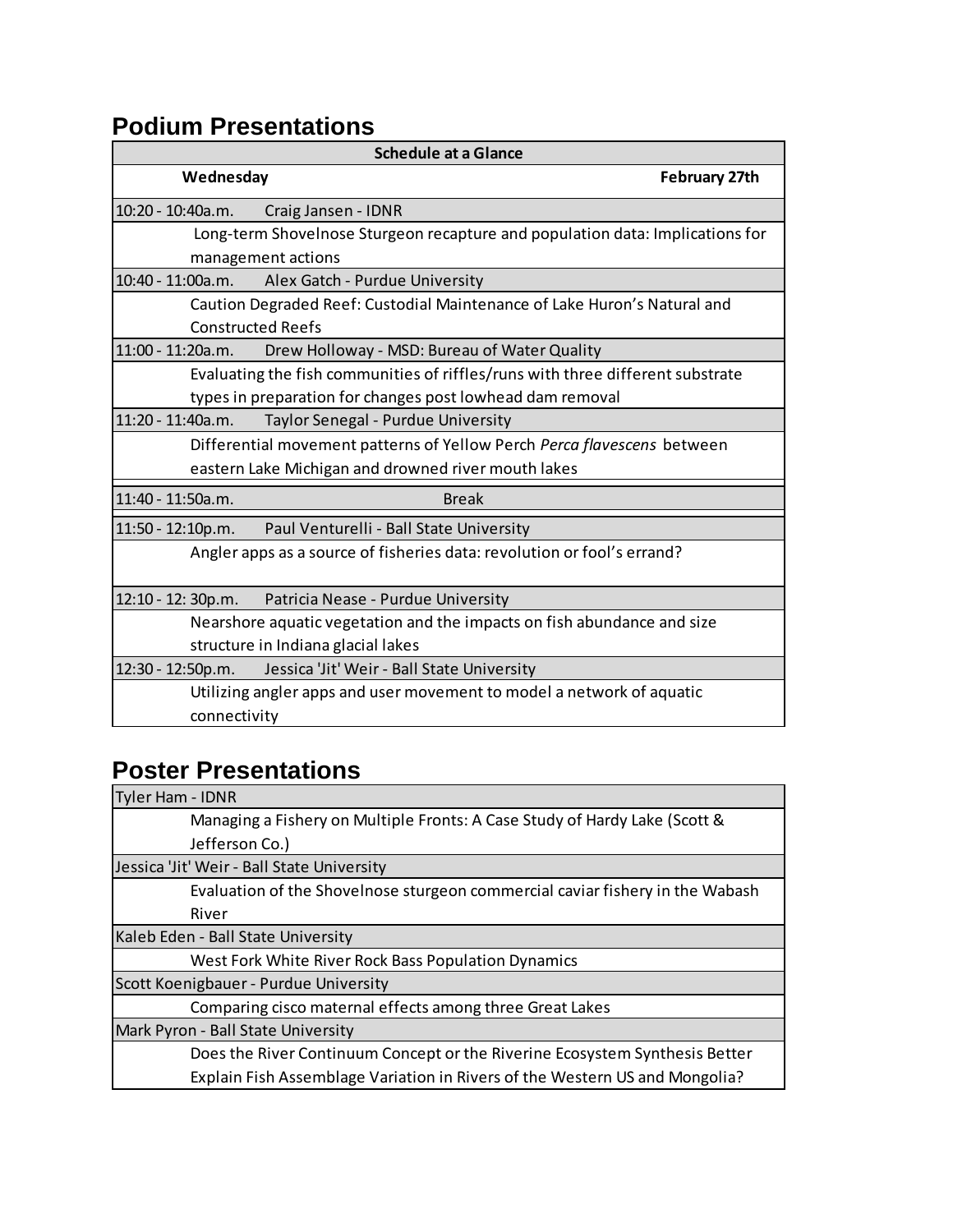# **Abstracts - Podium Presentations**

#### **10:20 – 10:40a.m. - Author:** Craig Jansen

**Title:** Long-term Shovelnose Sturgeon recapture and population data: Implications for management actions

**Abstract:** The Wabash River sustains one of the few remaining commercial fisheries for Shovelnose Sturgeon (SNSG). Since a statewide minimum length limit (25 inches eye-to-fork) was implemented in 2007, there have been concerns that regulations are not offering sufficient protection for the population, specifically mature females. SNSG have been sampled throughout the Wabash River from 2005 to 2018. General demographic data was collected from all fish (length, weight, pectoral fin ray) and sex was identified if possible. All fish were tagged with a unique Floy tag. Linear regressions were used to identify trends in annual mean length of the entire sampled population and confirmed mature females. Average length of SNSG exhibited a general decreasing trend, peaking at 27.1 inches in 2007 and decreasing to 25.5 by 2017. The mean size of confirmed females decreased more dramatically from 28.4 inches in 2009 to 25.9 inches in 2018. Days at-large was calculated for recaptured fish, and individuals were grouped based on size at original tagging. Recaptured fish exhibited a strong homing behavior as most were captured less than 5 miles from the original tagging site. Several SNSG have been recaptured 10-13 years after tagging and exhibit little to no growth. Once maturity is reached growth becomes negligible, and individual fish do not follow a typical population growth curve. Results suggest regulations have allowed overharvest, and more specifically, the removal of fast-growing and large females from the population. Based on the unique life-history and lucrative market value of SNSG, traditional fisheries management tools, such as minimum length limits, may not adequately protect the population from overharvest. More restrictive regulations are needed to ensure the Wabash River SNSG do not collapse like other sturgeon populations throughout the world.

**10:40 – 11:00a.m. - Authors:** Alex Gatch, Edward Roseman, Jason Beugly, David Fielder, Tomas Hook

**Title:** Caution Degraded Reef: Custodial Maintenance of Lake Huron's Natural and Constructed Reefs

**Abstract:** Natural and constructed reefs in the Laurentian Great Lakes provide spawning and nursery habitat for native fish such as lake trout *(Salvelinus namaycush*), lake whitefish (*Coregonus clupeaformis),* and walleye (*Sander vitreus*). While many reefs are productive sites for fish reproduction, increases in anthropogenic sources of sedimentation and invasive biofouling can cause reefs to become less viable for spawning. To explore a novel approach for restoring reef habitat, we developed two reefcleaning devices that use 1) propulsion and 2) water jets. Cleaning devices were used in Thunder Bay, Lake Huron and in Saginaw Bay, Lake Huron during fall of 2018. Relative hardness of each reef was measured before and after cleaning to determine magnitude of cleaning by each device. Fish usage of cleaned and uncleaned plots on each reef was determined by collecting deposited lake trout and whitefish eggs. Analysis suggest that egg deposition was significantly higher (p= 0.03) in plots cleaned by the propulsion device compared to the control in Saginaw Bay reefs. However, in Thunder Bay there was no significant difference between egg depositions on cleaned v. uncleaned plots. Further sampling in 2019 will be carried out to determine patterns in walleye egg deposition and overall success of cleaning devices.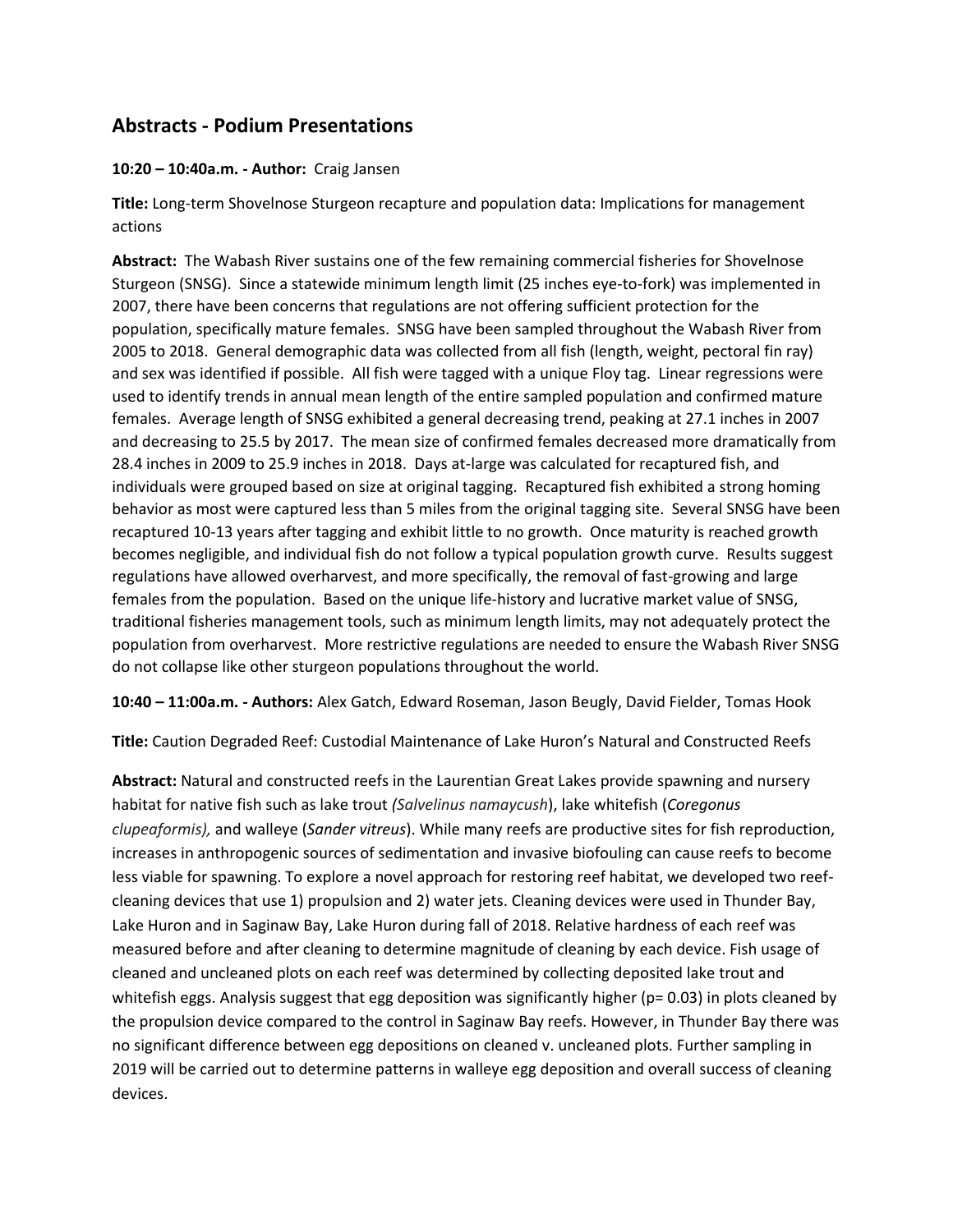#### **11:00 – 11:20a.m. – Author:** Drew Holloway

**Title:** Evaluating the fish communities of riffles/runs with three different substrate types in preparation for changes post lowhead dam removal

**Abstract:** The importance of a natural flow regime has been well documented throughout the years. The traditional riffle, run, pool sequence allows a stream to optimize its community structure and allow habitat specific species an opportunity to flourish. Lowhead dams alter this process and overtime can lead to expansive impoundments reducing the amount of riffle and run habitats available. The removal of neglected and unnecessary dams will allow a stream to return to its natural state. The West Fork of White River in Muncie, In will be having two of its lowhead dams removed in the coming year allowing these habitats to return. In preparation for these removals and the anticipated substrate changes, a 10x10m sandy run, boulder/cobble riffle and bedrock riffle were sampled using electrofishing methods. A total of 19 species were sampled for a total of 422 individuals. Five of the species were observed in all three substrate types including four Cyprinidae species. When looking at each substrate type individually we see subtle differences, like the presence of various Percidae species that were absent in the sandy run but dominant in the boulder/cobble riffle. The results of this project will be used to help explain the potential changes seen as the West Fork White River returns to its natural state.

**11:20 – 11:40a.m. - Authors:** Taylor J. Senegal, Purdue University; Carl R. Ruetz III, Grand Valley State University; David J. Janetski, Indiana University of Pennsylvania; Gregory Chorak, Montana State University; Ryan A. Thum, Montana State University; David F. Clapp, Michigan Department of Natural Resources; Gabriel J. Bowen, University of Utah; Tomas O. Höök, Purdue University, Illinois-Indiana Sea Grant

**Title**: Differential movement patterns of Yellow Perch *Perca flavescens* between eastern Lake Michigan and drowned river mouth lakes

**Abstract:** Yellow Perch *Perca flavescens* is economically and ecologically prominent in the Laurentian Great Lakes. Elucidation of their stock structure and habitat utilization is potentially important for facilitating sustainable management of perch fisheries and conservation of genetic and phenotypic diversity. In eastern Lake Michigan, Yellow Perch is found in both the nearshore region of Lake Michigan proper and in the littoral zone of drowned river mouth (DRM) lakes. Recent genetic analyses suggest complex stock structure between these habitats and the potential migration of Lake Michigan Yellow Perch into the profundal zone of DRM lakes. We employed stable isotope ratios to further our understanding of Yellow Perch habitat use. Yellow Perch were collected in summer and fall of 2015 from five DRM lakes and two nearshore sites in Lake Michigan. Carbon ( $\delta^{13}$ C) and oxygen ( $\delta^{18}$ O) isotope ratios of otolith cores were used to index natal origins, while soft tissue δ<sup>13</sup>C, nitrogen (δ<sup>15</sup>N), δ<sup>18</sup>O, and hydrogen ( $\delta^2$ H) isotope ratios reflected recent diet and habitat use. Stable isotope ratios of both otolith cores and soft tissue samples support the existence of resident populations of nearshore Lake Michigan and DRM lakes, as well as Lake Michigan migrants caught in DRM lakes.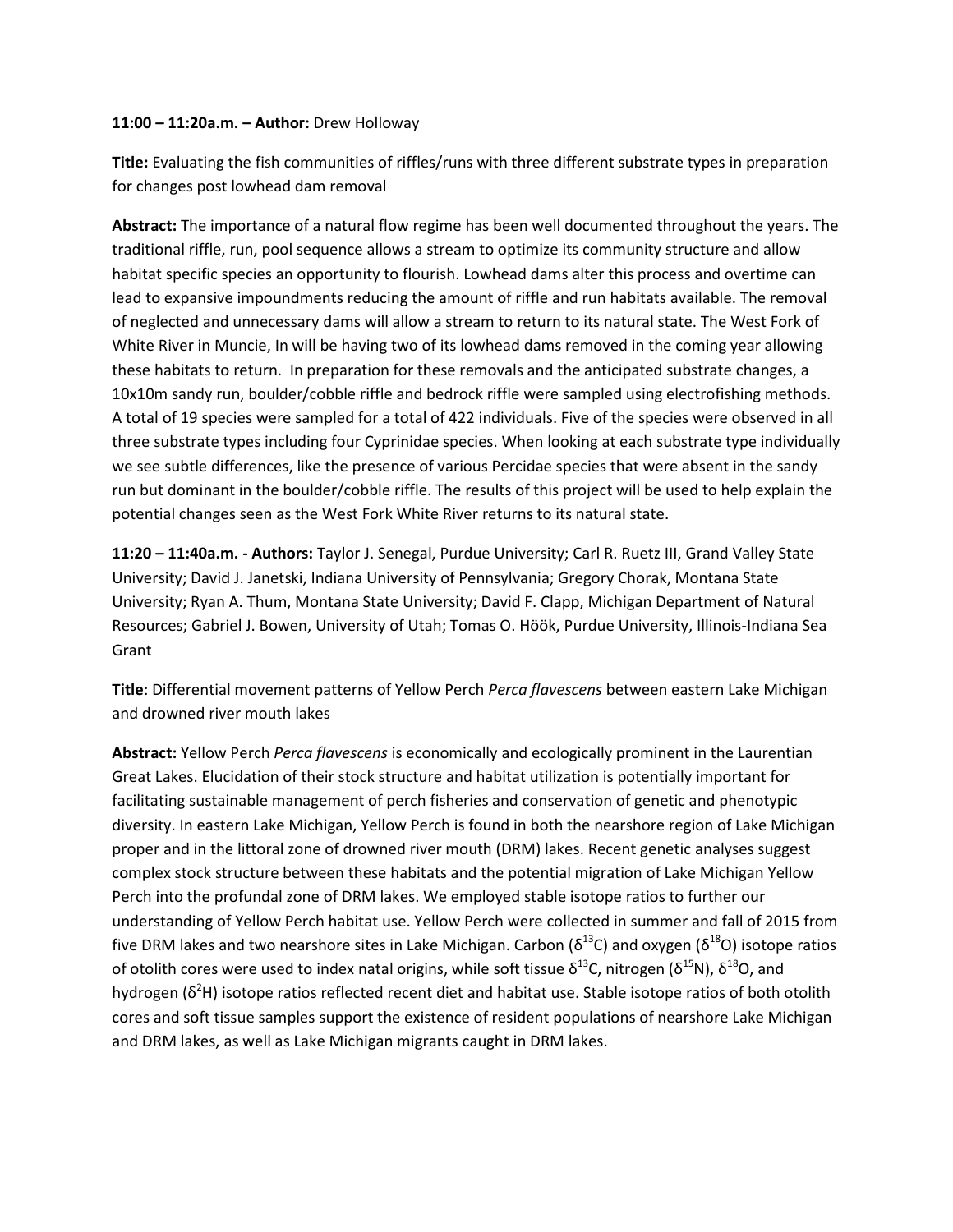#### **11:50 – 12:10p.m. – Author:** Paul Venturelli, Ball State University

**Title:** Angler apps as a source of fisheries data: revolution or fool's errand?

**Abstract:** Mobile smartphone applications (apps) are a potentially lucrative source of conventional and novel data that describe angler behavior. In this presentation, I summarize the opportunities and challenges associated with incorporating app data into fisheries science and management, and highlight research to date. I then describe a study in which we compared effort estimates from app and aerial creel survey data from Ontario, Canada. Although fishing effort estimated from creel and app data was influenced by similar lake attributes (e.g., lake size, natural cover), we could not use a simple regression model to accurately predict creel-based effort from app-based effort in individual lakes (n=210, r<sup>2</sup>=0.34, *p*<0.001). However, a sophisticated, province-wide modeling approach showed that both sources of data predicted high effort in many of the same areas, particularly in a large region of southern Ontario. Results from this system suggest that app data can be used to identify and characterize the lake attributes that determine angler effort, and show promise as a way to predict effort over large spatial scales.

**12:10 – 12:30p.m. - Authors:** Patricia Nease- Purdue University, Tomas Hook Purdue University- Illinois Indiana Sea Grant, Matthew Linn- Indiana Department of Natural Resources

**Title:** Nearshore aquatic vegetation and the impacts on fish abundance and size structure in Indiana glacial lakes

**Abstract:** Glacial Lakes in Indiana are broadly economically and ecologically important. These systems support locally important sport fisheries, for species such as Bluegill and Largemouth Bass. A large component of managing these fish populations and the fisheries that depend upon them involves indirect management of habitat, for example through vegetation removal. Vegetation removal is often desired by lakeshore landowners for recreation and perceived aesthetic benefits, but the connections between these removals and fish population performance are less understood. Using data collected by the Indiana Department of Natural Resources (DNR) Status and Trends program we aim to examine the quantitative relationships between nearshore aquatic vegetation and Largemouth Bass and Bluegill population abundance and size structure across Indiana glacial lakes. The Indiana DNR status and trends program collects both quantitative vegetation data and standardized fish population measures. By combining these data with water quality measures, lake morphology and watershed characteristics the aim is to separate vegetation from closely related limnological variables and examine the separate effects of vegetation. We hope to better inform vegetation removal permitting allowing for mitigation of human disturbance and protection of ecosystem services.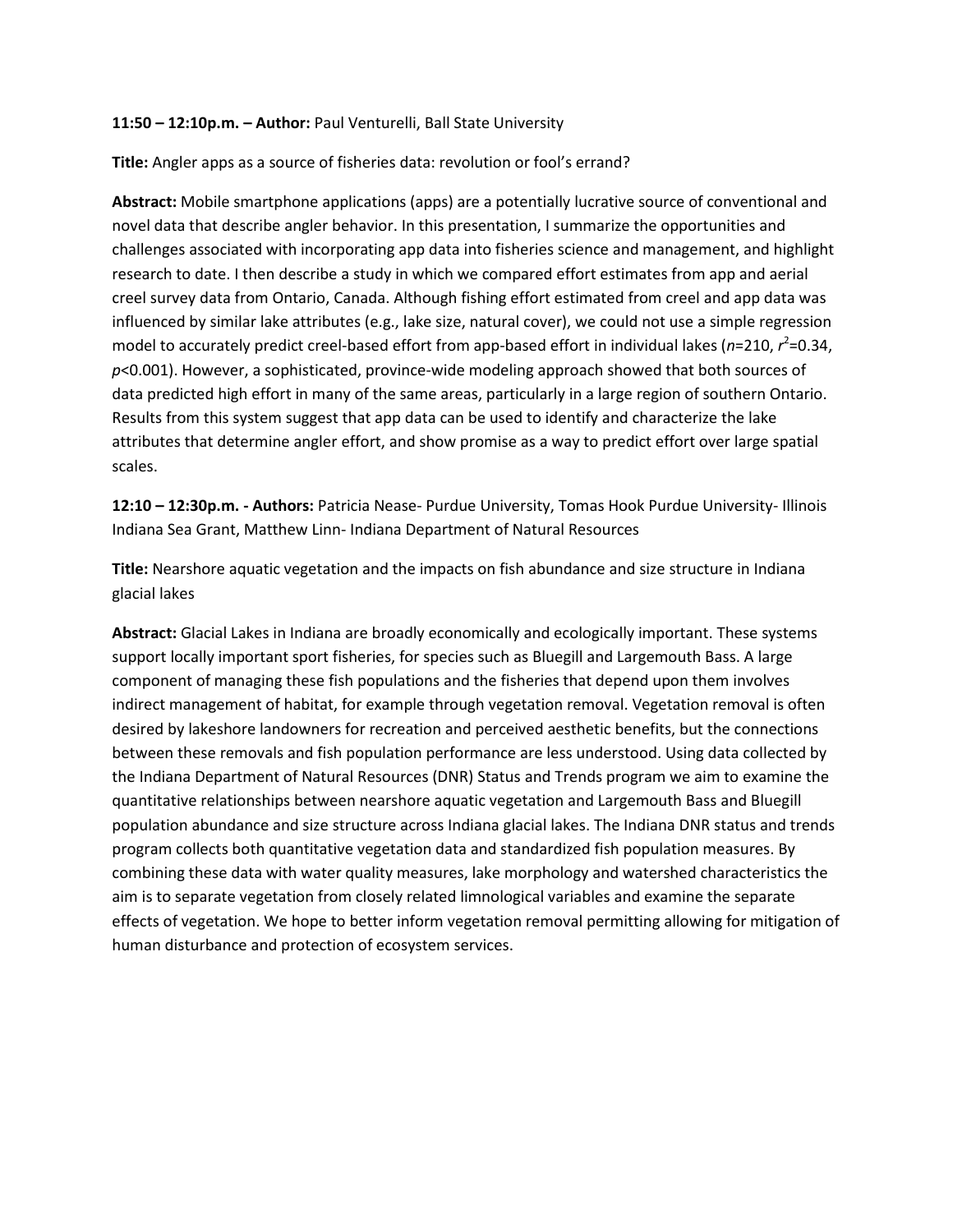**12:30-12 -12:50p.m. – Authors:** Jessica Thornton-Weir<sup>1</sup>, Kirsten Vacura<sup>1</sup>, Adam Berland<sup>2</sup> & Paul Venturelli<sup>1</sup>- <sup>1</sup>Department of Biology, <sup>2</sup>Department of Geography, Ball State University

**Title:** Utilizing angler apps and user movement to model a network of aquatic connectivity

**Abstract:** The spread of aquatic invasive species (AIS) is a great threat to freshwater biodiversity. Recreational fishing and boating are vectors of AIS, and sometimes management efforts are concerned with minimizing the risks associated with angler movement across the aquatic landscape. While data collection and mitigation projects for management and conservation often involve expensive specialized equipment, multiple man-hours, and proper training for the individuals carrying out the work, there exist more economic modes of passive data collection. Smartphones, utilized by millions worldwide, come standard with data-gathering tools including GPS and high-resolution digital cameras. This hardware, paired with broad network coverage, creates an exciting opportunity for sharable, mobile measurement of fisheries data. Fishbrain is a privately-owned smartphone application that is available for free worldwide. Over one million users interact through the app creating an extensive network of recreation anglers. App users connect with each other in a social network and voluntarily share angling information that corresponds to a logged fish catch. Data stored by Fishbrain and freely shared with scientific researchers include: species identification, size, geographic location, and fishing method. In this study, we will utilize the geographic information for fish catches logged by Fishbrain users to assess the fine-scale movement of recreational anglers. More particularly, we are modeling the network of anthropogenic connectivity created by angler movement. This network will be compared to the existing hydrologic connectivity that is created by streams and rivers flowing between water bodies of the United States. These networks will then be used to simulate propagation and compare the outcomes to actual, known distributions of AIS.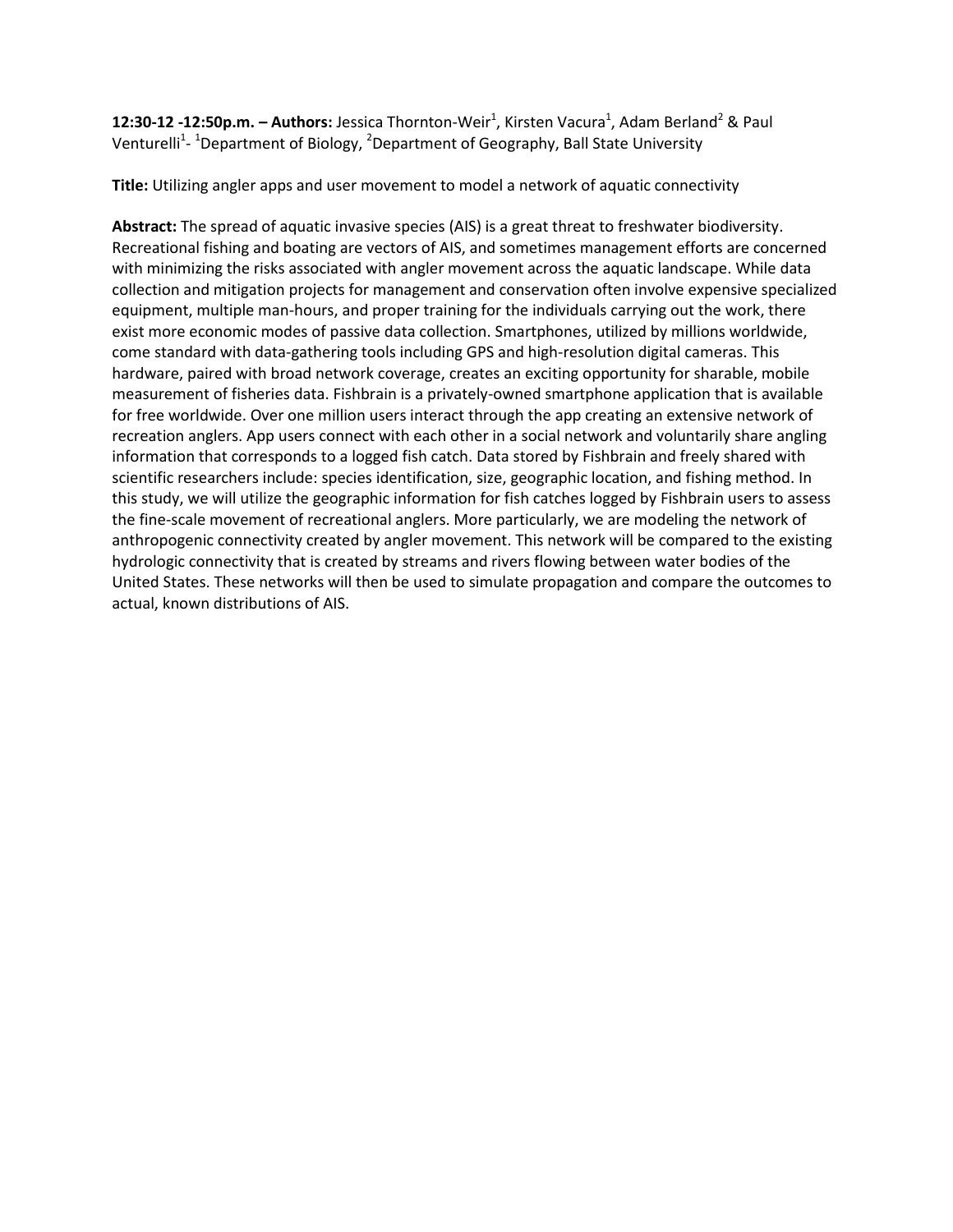# **Abstracts - Poster Presentations**

#### **Authors**: Tyler D. Ham& Andrew T. Bueltmann - IN DNR District 6 Fish Management

**Title**: Managing a Fishery on Multiple Fronts: A Case Study of Hardy Lake (Scott & Jefferson Co.)

**Abstract:** One group that has commonly intrigued and vexed fisheries managers are the crappie species: Black Crappie (*Pomoxis nigromaculatus)* and White Crappie (*Pomoxis annularis*). Black Crappie thrive more in clear water whereas White Crappie better tolerate turbid environments. While these tasty panfish can grow to large sizes, crappie have a propensity for overpopulating and stunting. Many crappie populations are highly cyclical in nature. Quick's Creek Reservoir (Scott & Jefferson Co.) was built in 1970 and later renamed Hardy Lake. A unique 741-acre impoundment, Hardy is the only state reservoir not created for flood control but rather for water supply. Gizzard shad were first documented in Hardy Lake in 1983 and soon made up a large proportion of the fish community. Later, in response to angler complaints about excessive vegetation, Grass Carp were stocked annually from 2000-2008. Nearly 8,500 Grass Carp were stocked and as a direct consequence nearly all submerged vegetation was eradicated and has yet to re-establish. Lastly, a third invader, Yellow Bass, was first documented in Hardy in 2009. In 2016, a 9-inch minimum length limit (MLL) for crappie was established for Hardy based on previous harvest estimates. Following this regulation, the crappie population in Hardy has begun to shift from Black Crappie-dominated to a lake with a burgeoning White Crappie population. In addition, a 2018 creel shows that harvest dynamics have experienced an unprecedented shift. All these external factors have combined to put the crappie population of Hardy Lake at risk of stunting under current regulations.

**Authors:** Kaleb Eden, Ball State University, and Drew Holloway, MSD: Bureau of Water Quality

**Title:** West Fork White River Rock Bass Population Dynamics

**Abstract:** The West Fork of White River stretches approximately 314-miles from East-Central Indiana near the Ohio border and meets the East Fork White River in South-Central Indiana near Seymour. Among the many recreational activities enjoyed along the river, angling for gamefish species such as Smallmouth bass and Rock bass is very common. This activity can significantly influence the population dynamics of these species, therefore, proper sampling and population analysis are important to maintain healthy populations. To investigate the Rock bass (*Amblopites rupestris*) population of the West Fork White River, length and weight data was collected during summer sampling seasons from 2014-2018 using pulse DC tote-barge electrofishing equipment from river mile 308.5 to 317.4 near Muncie, Indiana. This data was then analyzed to observe trends in indices such as proportional stock distribution (PSD), relative stock distribution (RSD), and relative weight (Wr). Age was also estimated using an existing local age-length key. A wide-range of ages were found with fish estimated up to 8 years old. No individuals with lengths longer than the preferred Gablehouse class (230-279 mm) were observed with the longest individual reaching 265 mm. Steady relative weights (100.8 g average for stock-length), a large age range (0-8), and a moderately balanced overall PSD-Q (38 average) indicate a healthy population, however, further management can be implemented to increase the number of fish in memorable and trophy Gablehouse classes.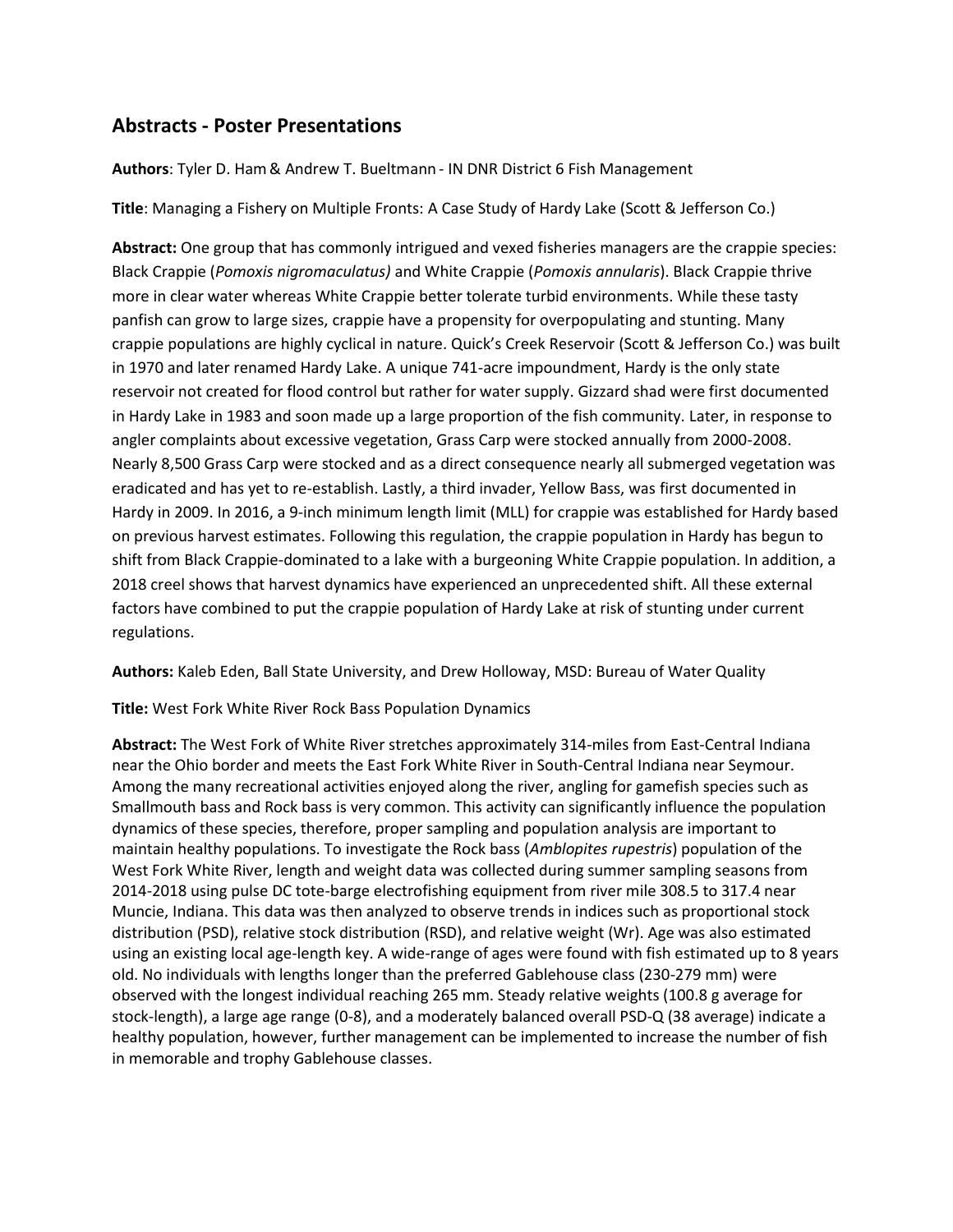Authors: Jessica L. Thornton<sup>1</sup>, Craig Jansen<sup>2</sup>, Robert E. Colombo<sup>1</sup> - <sup>1</sup>Department of Biological Sciences, Eastern Illinois University, <sup>2</sup>Indiana Fish and Wildlife Division, Indiana Department of Natural Resources

**Title:** Evaluation of the Shovelnose sturgeon commercial caviar fishery in the Wabash River

**Abstract:** Considering the popularity and high price of caviar, harvest of smaller, inland roe-bearing species like the shovelnose sturgeon of the Wabash River, is likely to persist. Predicting roe yields through an extension of the traditional biomass-based equilibrium yield model is a relatively new modeling approach that can be used to better manage roe-based fisheries. Annual monitoring of this population has highlighted declines in size and condition and increased mortality rates. Reduced size, condition, and size-at-maturity of females, has emphasized the need to assess female reproductive biology and to reassess current management strategies. Historically, the 635-mm minimum length limit (MLL) was determined to provide adequate protection from overfishing, as simulated through biomassbased equilibrium yield models. This study found evidence of harvest-induced female reproductive dynamics, and modeling simulations suggest that the roe-fishery is experiencing both growth and recruitment overfishing at present harvest levels and the current MLL (635-mm). The analysis of roe yield was very sensitive to changes in conditional natural morality (*cm*). The threat of growth and recruitment overfishing were relieved at higher values of *cm*, but at the cost of greatly reduced roe yields. Results from the biomass-based assessment underestimated the severity of growth overfishing. This caused the overfishing threshold to be overestimated, which has direct management implications and could help to explain the declines reported in population demographics over time. Only the most conservative MLL (685-mm) produced sustainable yields at current levels of harvest.

## **Author:** Scott Koenigbauer - Purdue University

**Title:** Comparing cisco maternal effects among three Great Lakes

**Abstract:** The concept of maternal effects describes relationships between mothers' phenotypes and the survival of their offspring. Variable offspring fitness often depends on measurable qualities of mothers. These relationships can be observed in many animals, and have been studied in fishes of all types. Commonly, larger female fish can produce eggs of higher quality, size and quantity, due to increased energetic reserves and ovary capacity. However, females must trade off between fecundity and egg size in order to maximize total reproductive output. Different systems may have varying energetic or growth requirements for early life fishes, which could subsequently lead to different maternal effect trends.

Cisco are a native Great Lakes species of economic and ecological importance. Shifting Great Lakes fish assemblages have led to changes in cisco abundance. Diversity in ecosystems, spawning habitat and temperature may be evident in the maternal effects within cisco stocks. In order to examine this, we will compare the relationship between maternal length and average egg diameter among cisco stocks in Lake Huron, Lake Michigan and Lake Superior. Egg samples have been collected with associated maternal length data, stored in ethanol and will be measured to compare maternal effects among the lakes.